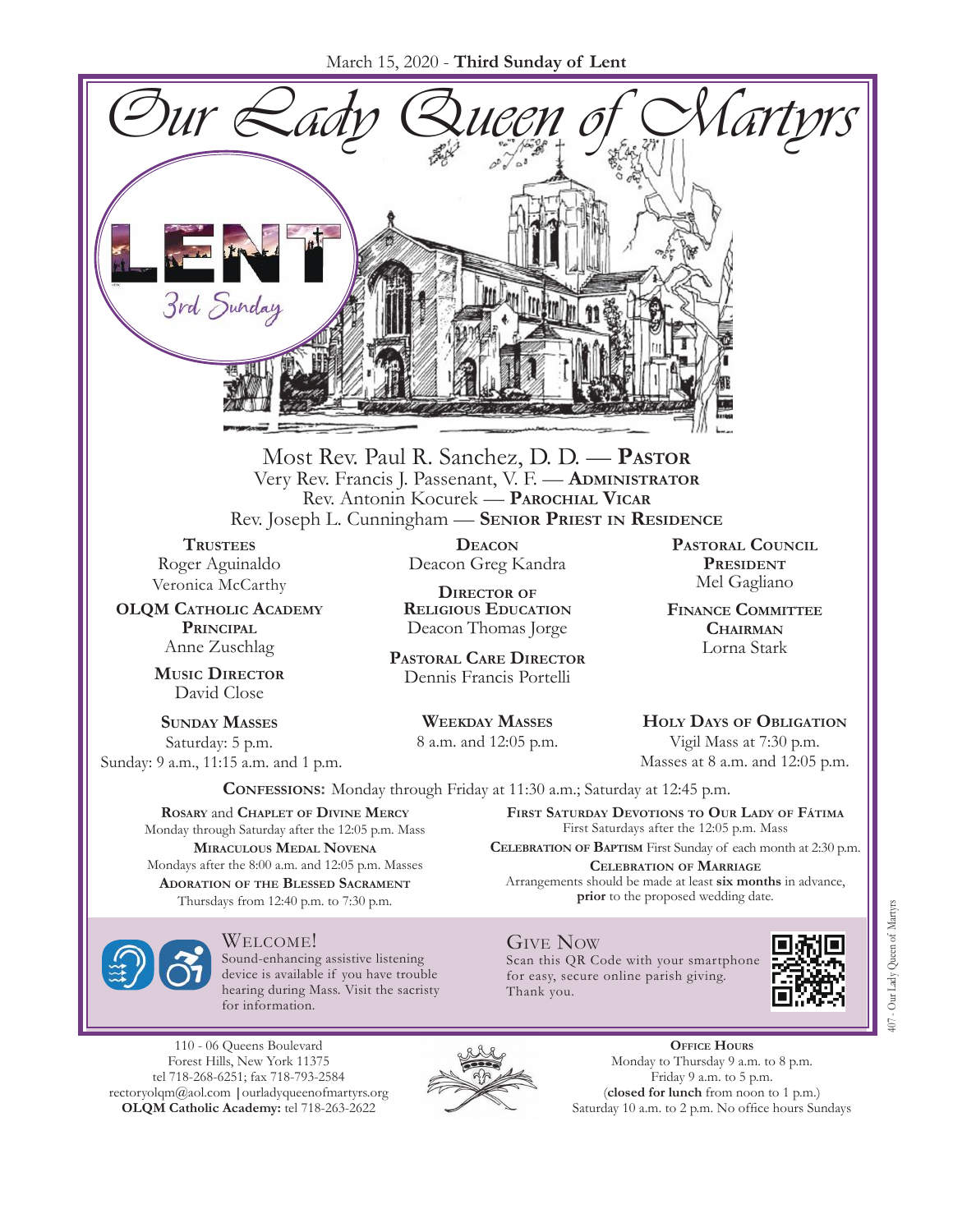# **Masses for the Week**

*Saturday, March 14* **8 a.m.** Alberto Munoz **12:05 p.m***.* Josefina Q. deAsis **5 p.m.** Krystyna Mlynarczyk

*Sunday, March 15*

**9 a.m. Family Mass celebrated for the parishioners of Our Lady Queen of Martyrs**

*Children's Liturgy of the Word* 

*Monday, March 16* **8 a.m.** Jose B. del Rosario **12:05 p.m.** Anne J. Szydlowski

*Tuesday, March 17* **Saint Patrick 8 a.m.** Marie England **12:05 p.m.** Manuel Miguel

*Wednesday, March 18* **Saint Cyril of Jerusalem 8 a.m.** Federico Imbacuan **12:05 p.m***.* Angela Bertolotti

*Thursday, March 19*

**Saint Joseph 8 a.m.** Msgr. Joseph R. McLaughlin **12:05 p.m.** Msgr. Joseph Funaro

*Friday, March 20* **8 a.m.** Joseph M. McLaughlin **12:05 p.m***.* Giuseppina and Antonino Sciacca

*Saturday, March 21 \*Time Change* **7:30 a.m.** Pro-Life Mass **12:05 p.m***.* Alojzije Lekic **5 p.m.** Living and Deceased members of the Chow and Clarke families

# **Remember Our Sick**

Blanche Aeppli, Joseph and Mary Augustine, Donald Begola, Alexander Berardino, Peter Berardino, Mark Bradley, Joseph Buatta, Susan Campbell, James Cardone, MaryAnn Cornell, Irene Cucurella, Tracy Cuva, Danielle D'Agostino, Norman Doucette, Baby Luka Dudashvili, Nancy Feldman, Stephanie Feldman, Michael Flannery, Anthony Frankel, Alice Fromer, Ogan Gates, Pat Gmerek, Cathie Greulich, Paulina Guballa, Alexander Gutierrez, Sean Harrison, Giles Houghton, Michael H. Jordan, Migdalia Leon, Maria Leon Santiago, James Lung, Liz Maryon, John Nikol, Connie Panella, Maureen Piatt, Grace Plank, Bonnie Post, Dr. Anthony Sarro, Scaturro family, Frank Soriente, Maria Viesta, Brittany Zaita—**and all parishioners currently in nursing homes, hospitals or confined to their homes**

# **Main Events of the Week**

*Sunday, March 15* **10 a.m.,** *rectory (enter through glass door off 72nd Rd):* **Bible Study Group**

> *Tuesday, March 17* **7:30 p.m.,** *choir loft:* **Choir Rehearsal**

*Wednesday, March 18* **Religious Education 3:45**–**5 p.m.:** *levels 1, 2, 3, and 4*  **7**–**8:15 p.m.:** *levels 5, 6, Confirmation, FFO  I*

*Thursday, March 19* **10:30 a.m.,** *nursing home:* **Forest View Nursing Home Mass**

> **At 12:05 p.m. Mass***, church:* **Novena to St. Joseph Concludes**

**After 12:05 p.m. Mass,** *church:*  **Exposition and Adoration of the Blessed Sacrament**

**7:30 p.m.** *church:* **Benediction**

*Friday, March 20* **7:30 p.m.,** *church:* **Stations of the Cross and Benediction**

**7:30 p.m.,** *rectory (enter through glass door off 72nd Road):* **Charismatic Prayer Group meeting**

> *Saturday, March 21* **7:30 a.m., PRO-LIFE MASS** *(see p . 6)*

**3 p.m.,** *church:* **Wedding Emely Ledesma / James Aldridge**

**SAVE THE DATES At Sunday Masses | March 28 and 29 Father Matthew Schneider Speaking on Faith & Autism**

> The **Wine and Hosts** are offered in loving memory of **Raphael S. Longobardi**

# **Remember Our Deceased**

Rev. Martin F. Kirby Raphael S. Longobardi Gary Lyttle Rev. John James Newell Helga Niedt

Anthony Prestopino Ruth Sarmiento Rev. James H. Sweeney Chris Townley

**We pray for the men and women of our Armed Forces serving in the U.S. and abroad**

Eric Böhm, Sergio Borrero, Thaddeus Buenaventura, Ricardo Cantillo, Bobby DiTroia, Armando Fellin, Andrew Gonzalez, A. Jay James, William (Will) Klos, Michael Le Floch, Louis Mannino, Jean-Marc Moïse, Brian Quinn, Justin Pabse, Adam Rearick, Rodney Ross, McNeely Royal, Victoria Tissler-Bacca, Charles Torres, Jose J. Vaz, Mollie Rae Whitley, William Youssef, Phillip Whitley, Jeff Zabala. **Please pray for all who risk their lives for our safety, including police, fire, corrections and military personnel.**

**WELCOME!** If a disability makes it difficult for you to fully participate at Mass or other activities of our parish, contact our **Parish Advocate for Persons with Disabilities**, Karen Mongiello, at [disabilities.olqm@gmail.com,](mailto:disabilities.olqm@gmail.com) to make your special needs known.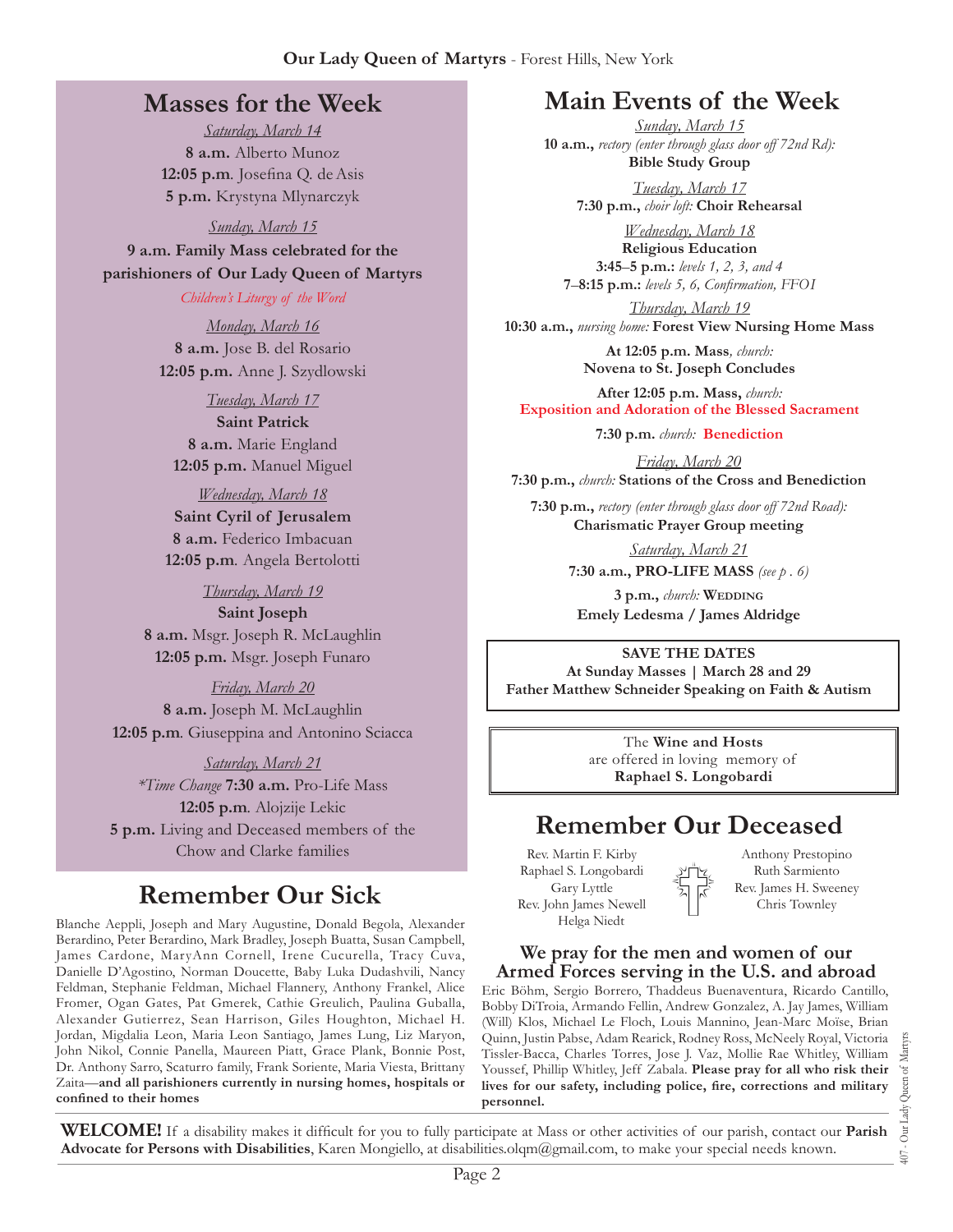# **This Week's Reflection Pope Benedict XVI on Charity in Truth**

*From the OLQM Social Action Committee*

Charity goes beyond justice, because to love is to give, to offer what is "mine" to the other; but it never lacks justice, which prompts us to give the other what is "his," what is due to him by reason of his being or his acting. I cannot "give" what is mine to the other, without first giving him what pertains to him in justice. If we love others with charity, then first of all we are just towards them…

To love someone is to desire that person's good and to take effective steps to secure it.… The more we strive to secure a common good corresponding to the real needs of our neighbors, the more effectively we love them.… It is the primordial truth of God's love, grace bestowed upon us, that opens our lives to gift and makes it possible to hope for a "development of the whole man and of all men." (Caritas in Veritate)

*If you are interested in Catholic social teaching in action, please join us. Contact Bishop Sanchez or Father Passenant in person, by phone, or email them care of rectoryolqm@aol.com. You are welcome to join us in the rectory at our next meeting. Dates and times will be announced here and from the pulpit. Links to important documents and useful videos are available at ourladyqueenofmartyrs.org/catholic-social-action-committee.*

To learn more about the legislative issues that impact us as Catholics and how you can express your opinions to our elected officials, we also encourage you to sign up for "action alerts" from the New York State Catholic Conference at www.nyscatholic.org/nys-catholic-conference-action-center.

# **Order of Mass**

**Third Sunday of Lent**

*Cycle A—Choir Mass 11:15 a.m.* **Entrance**

*Missal #476—*"There's a Wideness in God's Mercy"

Mass Parts: "People's Mass" (*Vermulst)*

**First Reading:** *Missal pg. 85 —*Exodus 17:3-7

**Responsorial Psalm**—Missal pg. 85

**Second Reading:** *Missal pg. 85—*Romans 5:1-2, 5-8

**Gospel** *Missal pg. 86-87—*John 4:5-42

**Homily**

**Offertory** "O Bone Jesu"*(G. Palestrina)—Choir Missal #497—*"Psalm 42: As the Deer Longs"

**Communion** "God So Loved the World" *(J. Stainer)—Choir* Organ Meditation *Missal #356—*"Come to Me and Drink"

**After Communion** *St. Joseph Novena—*"Hail, Holy Joseph, Hail" *(Sheet in pew)*

**Closing Hymn** *Missal #462—*"I Heard the Voice of Jesus"

# **Second Collections**

›› Today's second collection is for Major Repairs. ›› Sunday, March 22, the second collection will be for fuel. There is also an envelope for Catholic Relief Services. ›› Please use the blue envelope at any time to contribute to the Parish Endowment Fund. At our Parish Giving portal, select Blue

Envelope from the pull-down menu. ourladyqueenofmartyrs.org/ blue-envelope.

# **Mass Book for 2021 Opens March 23**

Forms to request Mass intentions for 2021 are now available in the church. Take one and submit completed forms by mail or by dropping them off at the rectory, with payment, during business hours beginning March 23.



**Correction:** The March 8 bulletin incorrectly named one of our RCIA Catechumens. Congratulations to Rachel Martinez, who along with Erik Reichert and William Zhang participated in the Rite of Election ceremony on Sunday, March 1.





**DID YOU KNOW?** OLQM came in third place in last year's Annual Catholic Appeal out of 112 parishes. We missed second place but just \$100! Let's make it our goal in 2020 to come in first. At Masses next weekend we will make our commitment appeal. Please give generously to the 2020 ACA. Read more about the ACA inside (p. 4).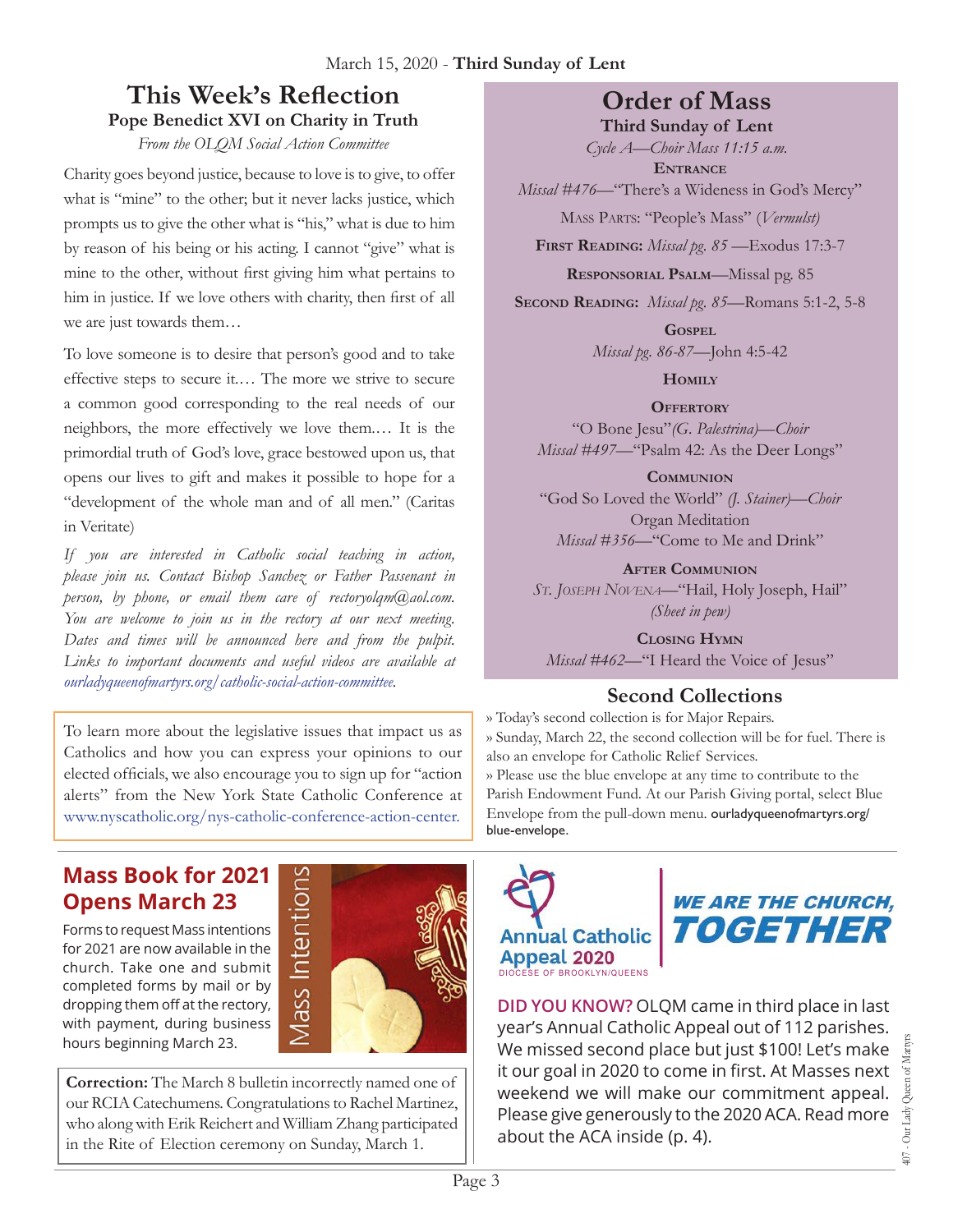

The Annual Catholic Appeal (ACA) supports the important daily work of our Church in Brooklyn/Queens—work that no one parish can accomplish alone. ACA funds support these key programs:

- Catholic Youth Ministry Initiative
- **Office of Faith Formation**
- Catholic Charities; Hospital
- College & Prison Chaplains
- Diocesan Vocations Office
- **Catholic Migration Services**
- **Bishop Mugavero** Residence for infirmed
- clergy ▪ Futures in Education
- Scholarship Foundation

PLUS, all donations made to the ACA above our parish goal are returned directly back to our parish for operations and improvements. Please make a pledge!



# **Fight for Catholic School Funding!**

Lawmakers wil finalize a state budget on March 31 that is expected to include hundreds of millions more in funding for public [education. We](education.We) want to ensure that Catholic schools receive their fair share of critical funding for programs that support our students and teachers. Please answer this Call to Action and contact your elected officials to add our voice to the process. Here's a very easy way to send a message to your elected representatives. Go to:

#### **[www.nyscatholic.org/nys-catholic-conference-action-center](https://www.nyscatholic.org/nys-catholic-conference-action-center/)**

Enter your name, email, and address. Select your diocese. Use the Compose Your Message form and the prewritten email to be delivered to your state senator and state assembly member. To complete, click Send Message. Thank you.

# **DIVINE MERCY PILGRIMAGE, APRIL 19**

Reserve your seats early! Bus departs 7 a.m. (sharp) from in front of our church for the **National Shrine of the Divine Mercy in Stockbridge, Massachusetts. Cost: \$50/person**. First come, first serve. Invite a friend and wear good walking shoes! For tickets, call any one of these members of the parish Charismatic Prayer Group: Cely De Borja: 718-255-1654 or 347-743-2304; Cecile Mendoza: 347-453-4147; Virgie Punto: 917-770-0897; Marlyn Pagmanua: 347-791-4398.

# Save the Date: March 28-29

# **OLQM to Welcome Father Matthew Schneider**

#### *by Deacon Greg Kandra*

I'm pleased to share the news that my friend Father Matthew Schneider, LC, will be visiting OLQM on March 28–29 weekend and preaching at all the Masses.

Father Schneider is a popular figure on social media, with more than 50K Twitter followers and a blog on the Patheos website. Lately he is also well known as "The Autistic Priest" since he announced that he was diagnosed with autism after he was ordained. He has made it part of his ministry to speak out about this condition and dispel misconceptions.



*If you know any friends or family who might be interested in Father Schneider's message, please invite them to join us for the Masses on March 28 and 29.* 

As he wrote on his blog last year, "We need someone to reach out to that community, to inculturate the Gospel to the autistic mind, so that other autistics are attracted to the truth of the Gospel, the truth of Jesus Christ our Savior. In the same vein, I think a lot of those who are already in the Church—both autistics and their families—would appreciate the help that someone who is a priest and is also autistic and openly so might be able to provide them."

Father Schneider will be joining us just ahead of **World Autism Awareness Day**—**which is April 2** this year.

He will also be visiting OLQM Catholic Academy on Friday, March 27, speaking to students and teachers.

# STATIONS OF THE CROSS FRIDAYS DURING LENT at 7:30 P.M. with BENEDICTION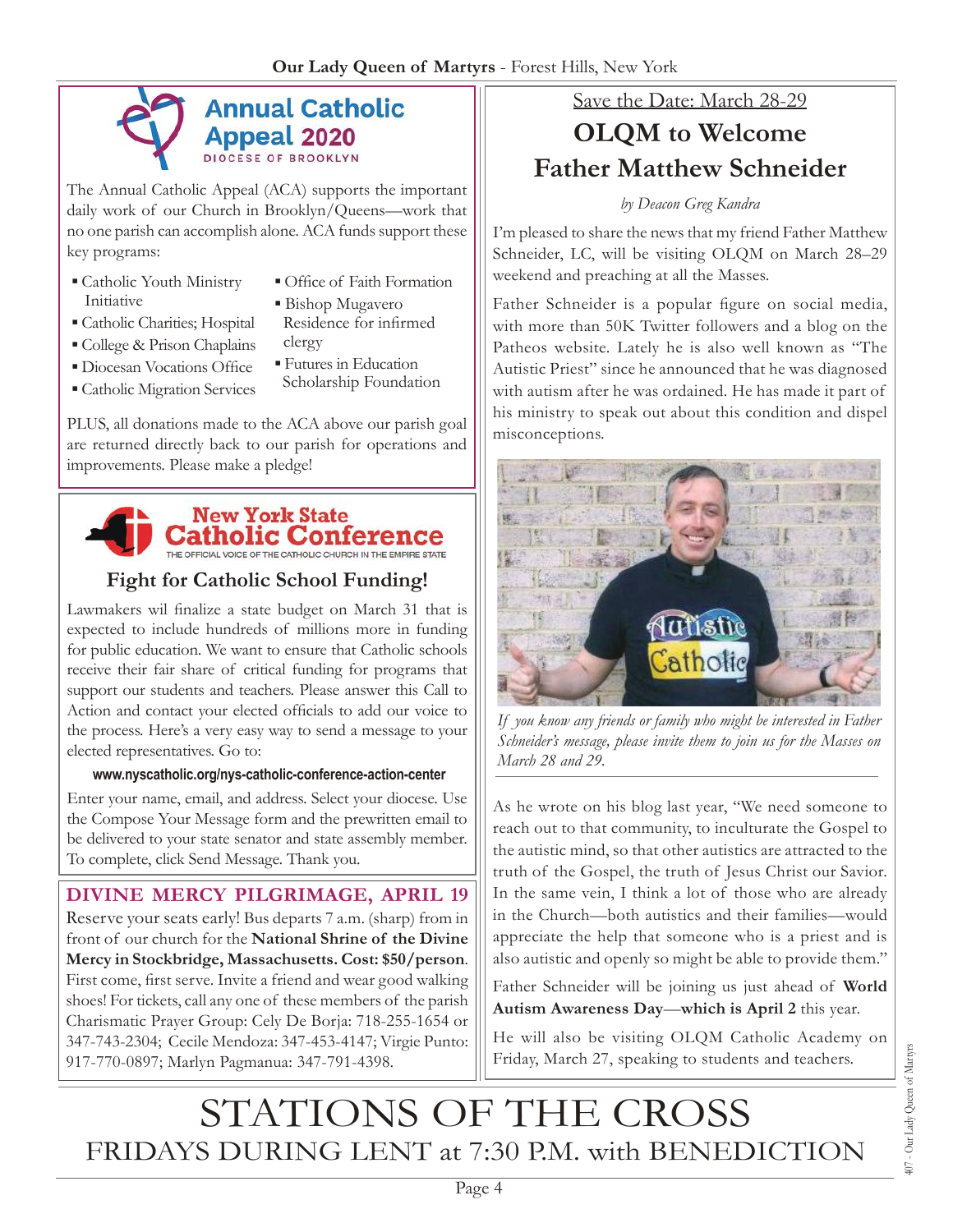# **Coronavirus Precautions**

In light of the increasing spread of the coronavirus, as well as the continuing flu season, we want to reaffirm the cautions and preventative measures that should be taken at liturgies out of a desire to keep our communities together and united and safe:

If you are sick, please stay home. As always, Eucharistic ministers and all involved in the liturgy will disinfect their hands. Worshipers should receive Holy Communion wafers in the hand. We will refrain from exchanging the sign of peace and instead, after the general greeting "The peace of the Lord be with you," the liturgy will continue with the "Agnus Dei." This year on Holy Thursday, the distribution of the Precious Blood to the faithful will be suspended. Finally, the Holy Water fonts in the church have been emptied.

# **Bereavement Support: Schedule Change**

We are canceling the support group's March 16th meeting this week due to coronavirus concerns. Ongoing scheduled meetings will be subject to the same safety concerns; we hope to resume our meetings on the first and third Mondays of the month in the near future and will announce future dates here in the bulletin and from the pulpit. If you have questions, call the rectory at 718-268-6251 or email Commissioned Lay Pastoral Leader Yorke Mizelle at [ymizelle@](mailto:ymizelle@nyc.rr.com)gmail.com.



### **Adult Confirmation Preparation: Registration**

CONFIRMATION<br>
Preparation: Registration<br>
Classes will begin in April for adults<br>
age 18+ who have received the<br>
Sacraments of Baptism and Eucharist<br>
and want to receive the Sacrament<br>
Class sessions are age 18+ who have received the Sacraments of Baptism and Eucharist and want to receive the Sacrament of Confirmation. Class sessions are



scheduled for seven Tuesday evenings in the rectory meeting room (basement). Schedule is as follows:

**Classes:** Tuesdays April 14, 21 & 28, May 5, 12, 19 & 26. Class time is 7:30 p.m. to 9 p.m.

**Rehearsal:** Friday, June 5 @ 7 p.m. in the Church

**Confirmation Ceremony:** Sunday, June 7 @ special 4 p.m. Mass

#### **Requirements:**

**BY EMAIL** Rectory Office: **rectoryolqm@aol.com** Pastor's Office: pastorolqm@aol.com Administrator's Office: admn.olqm@yahoo.com Bulletin Subjects: olqmcomm@aol.com OLQM Catholic Academy info@olqmca.org Pastoral Care Office: dfport@gmail.com Religious Education Office: olqmreled@gmail.com

RCIA Office: [olqmrcia@gmail.com](mailto:olqmrcia@gmail.com) Deacon Greg Kandra: dcngreg@gmail.com Disabilities Advocate: [disabilities.olqm@gmail.com](mailto:disabilities.olqm@gmail.com)

Attendance at all sessions is mandatory in order to be confirmed. A \$60 donation for materials is requested. Baptismal and First Communion certificates are required. (Please contact the Church where you were baptized to secure these documents.)

For more information, please email [olqmrcia@gmail.com](mailto:olqmrcia@gmail.com) or call 718-268-6251, ext. 27, and leave a message; your call will be returned.

# ST. JOSEPH NOVENA

Recited at today's 11:15 am Mass.

Concludes Thursday, March 19, St. Joseph's Feast Day—at the 12:05 p.m. Mass.

# **KEEP UP YOUR INCREASED SUPPORT**

| <b>Weekly Collection</b>                                                             | March 8    |
|--------------------------------------------------------------------------------------|------------|
| Candle Offerings                                                                     | 1,315.00   |
| 1st Collection                                                                       | 9,542.50   |
| 2nd Collection (Easter music/liturgy)                                                | 3,007.00   |
| Online Parish Giving                                                                 | 1,430.00   |
| Mail In                                                                              | 350.00     |
| <b>TOTAL</b>                                                                         | 15,644.50  |
| Weekly Income Needs <sup>1</sup>                                                     | 21,250.00  |
| Surplus/(Deficit)                                                                    | (5,605.50) |
| $1$ Amount pooded wookly to moot church expenses. Wookly figures upsudited Tatals do |            |

<sup>1</sup> Amount needed weekly to meet church expenses. Weekly figures unaudited. Totals do not reflect other income sources. Our goal is to cover parish expenses through higher first collections to ensure a fiscally sound position, without having to depend on less reliable income stream. On Holy Days of Obligation and other Masses, a 2nd collection will be taken to go toward Major Repairs in the church scheduled for summer 2020.

> Please remember the Roman Catholic Church of Our Lady Queen of Martyrs in your will and estate planning. Contact Bishop Sanchez or Father Passenant at 718-268-6251.

# **Contact Us**

**BY TELEPHONE** Rectory Office: **718-268-6251**

**Emergency** (last rites) 718-810-9788 (after office hours)

OLQM Catholic Academy: 718-263-2622

Religious Education Office: 718-263-0907

RCIA Office: 718-268-6251, ext. 27

OLQM Charity Outreach: 718-268-6251, ext. 43

#### **ONLINE**

Website: www.ourladyqueenofmartyrs.org

Facebook, Twitter and Instagram: @OLQMChurch

OLQM Catholic Academy: <www.olqmca.org>